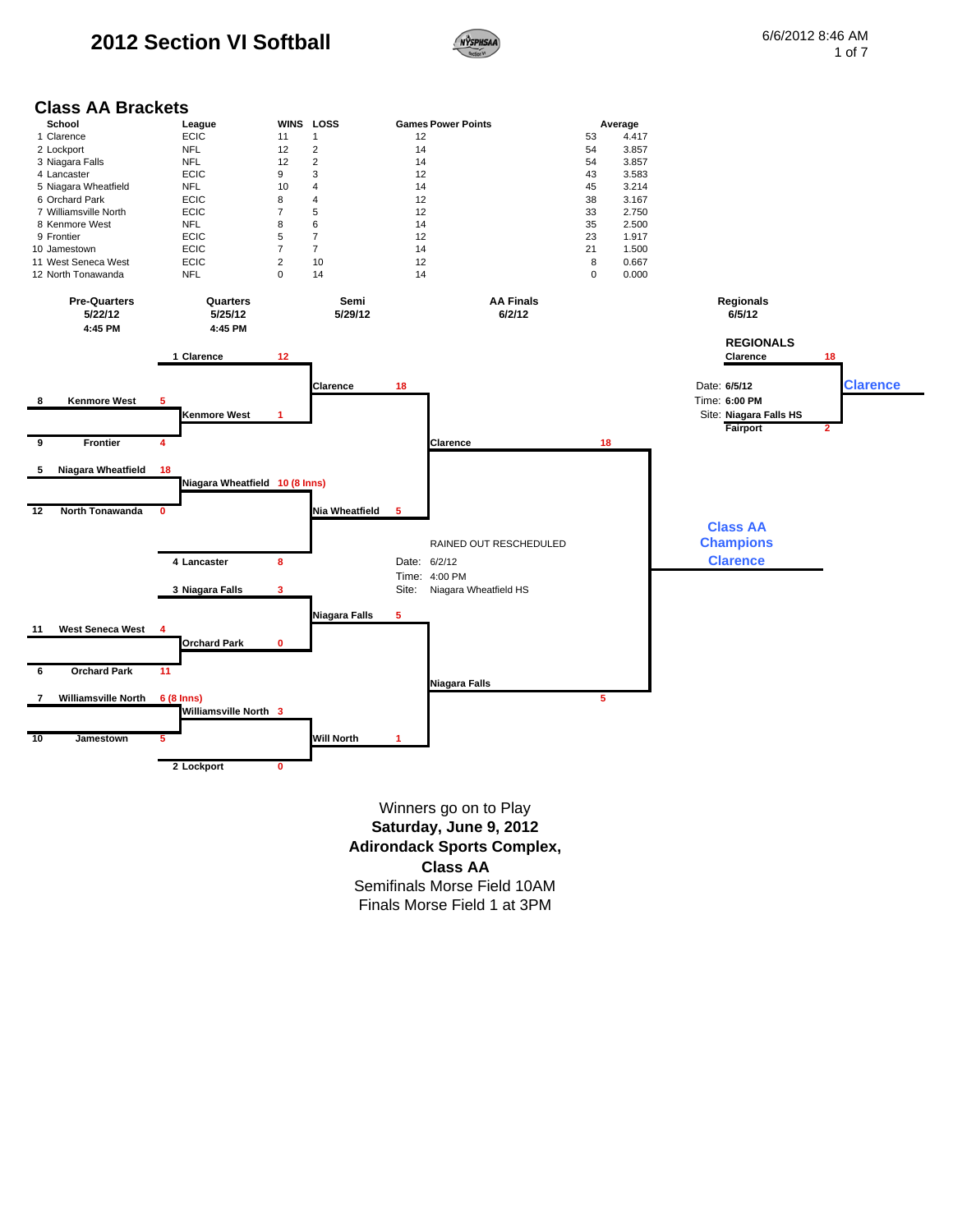

#### **Class A1 Brackets**

|             | School                | League         | WINS | <b>LOSS</b> | <b>Games Power Points</b> |          | Average |
|-------------|-----------------------|----------------|------|-------------|---------------------------|----------|---------|
|             | 1 Hamburg             | <b>ECIC</b>    | 12   | 0           | 12                        | 60       | 5.000   |
|             | 2 Hutch Tech          | <b>Buffalo</b> | 12   | $\Omega$    | 12                        | 58       | 4.833   |
|             | 3 West Seneca East    | <b>ECIC</b>    | 9    | 3           | 12                        | 45       | 3.750   |
|             | 4 Grand Island        | NFL            |      |             | 14                        | 38       | 2.714   |
|             | 5 Williamsville South | <b>ECIC</b>    | 6    | 6           | 12                        | 30       | 2.500   |
|             | 6 Williamsville East  | <b>ECIC</b>    | 6    | 6           | 12                        | 30       | 2.500   |
| 7 Iroguois  |                       | <b>ECIC</b>    | 6    | 6           | 12                        | 30       | 2.500   |
|             | 8 Kenmore East        | <b>NFL</b>     | 5    | 9           | 14                        | 28       | 2.000   |
| 9 Starpoint |                       | <b>ECIC</b>    | 3    | 9           | 12                        | 15       | 1.250   |
|             | 10 Sweet Home         | <b>ECIC</b>    | 0    | 12          | 12                        | 0        | 0.000   |
|             | 11 Lake Shore         | <b>ECIC</b>    | 0    | 12          | 12                        | $\Omega$ | 0.000   |



**Class A** Semifinals Field 1 & 4 @ 11:30AM Finals Field 2 at 4:30PM Winners go on to Play **Saturday, June 9, 2012 Adirondack Sports Complex,**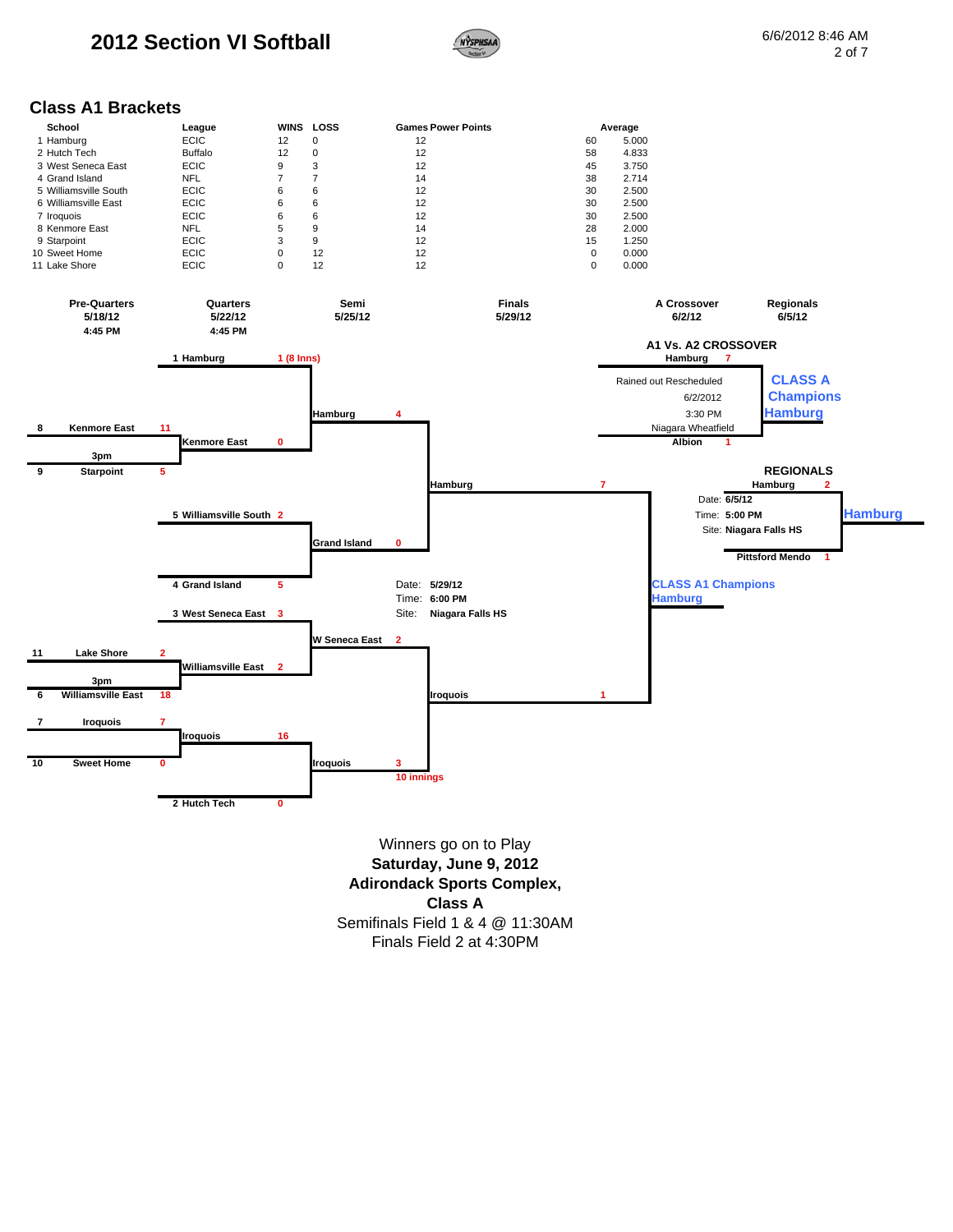# **2012 Section VI Softball Example 3 CONSUMING SAM** 6/6/2012 8:46 AM



### **Class A2 Brackets**

| School            | League      | WINS | LOSS | <b>Games Power Points</b> |    | Average |
|-------------------|-------------|------|------|---------------------------|----|---------|
| 1 Cheektowaga     | <b>ECIC</b> | 10   | 2    | 12                        | 48 | 4.000   |
| 2 Albion          | NO          | 12   | 2    | 14                        | 46 | 3.286   |
| 3 Maryvale        | <b>ECIC</b> |      | 5    | 12                        | 33 | 2.750   |
| 4 East Aurora     | <b>ECIC</b> | 4    | 8    | 12                        | 20 | 1.667   |
| 5 Lewiston Porter | <b>NFL</b>  |      | 12   | 14                        | 12 | 0.857   |
| 6 Amherst         | <b>ECIC</b> |      | 10   | 12                        | 10 | 0.833   |
| 7 Pioneer         | <b>ECIC</b> |      | 10   | 12                        |    | 0.750   |



Finals Field 2 at 4:30PM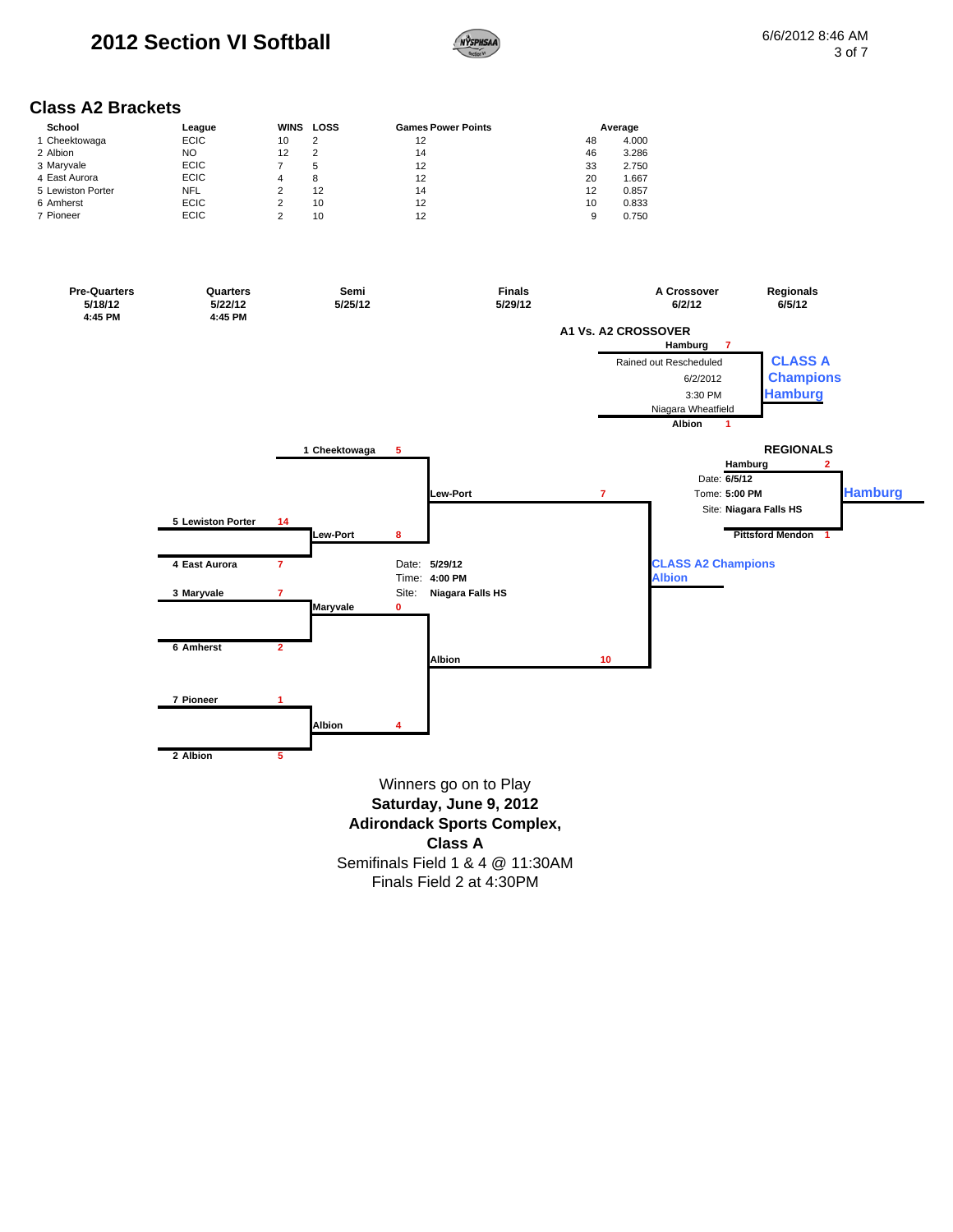# **2012 Section VI Softball Example 3:46 AM 6/6/2012 8:46 AM**



### **Class B1 Brackets**

| School        | League      | WINS | LOSS | <b>Games Power Points</b> | Average |       |
|---------------|-------------|------|------|---------------------------|---------|-------|
| 1 Depew       | <b>ECIC</b> | 12   | 0    | 12                        | 70      | 5.833 |
| 2 Dunkirk     | <b>CCAA</b> | 13   |      | 14                        | 69      | 4.929 |
| 3 Olean       | <b>CCAA</b> | 12   | 2    | 14                        | 64      | 4.571 |
| 4 Lackawanna  | <b>ECIC</b> | 10   | 2    | 12                        | 48      | 4.000 |
| 5 Eden        | <b>ECIC</b> | 9    | 3    | 12                        | 43      | 3.583 |
| 6 Springville | <b>ECIC</b> | 5    |      | 12                        | 30      | 2.500 |
| 7 Alden       | <b>ECIC</b> | 5    |      | 12                        | 23      | 1.917 |
| 8 Tonawanda   | <b>ECIC</b> | 5    |      | 12                        | 23      | 1.917 |
| 9 Newfane     | NO.         | 5    | 9    | 14                        | 25      | 1.786 |
| 10 Medina     | NO          | 3    | 11   | 14                        | 26      | 1.857 |



Finals Field 2 at 2PM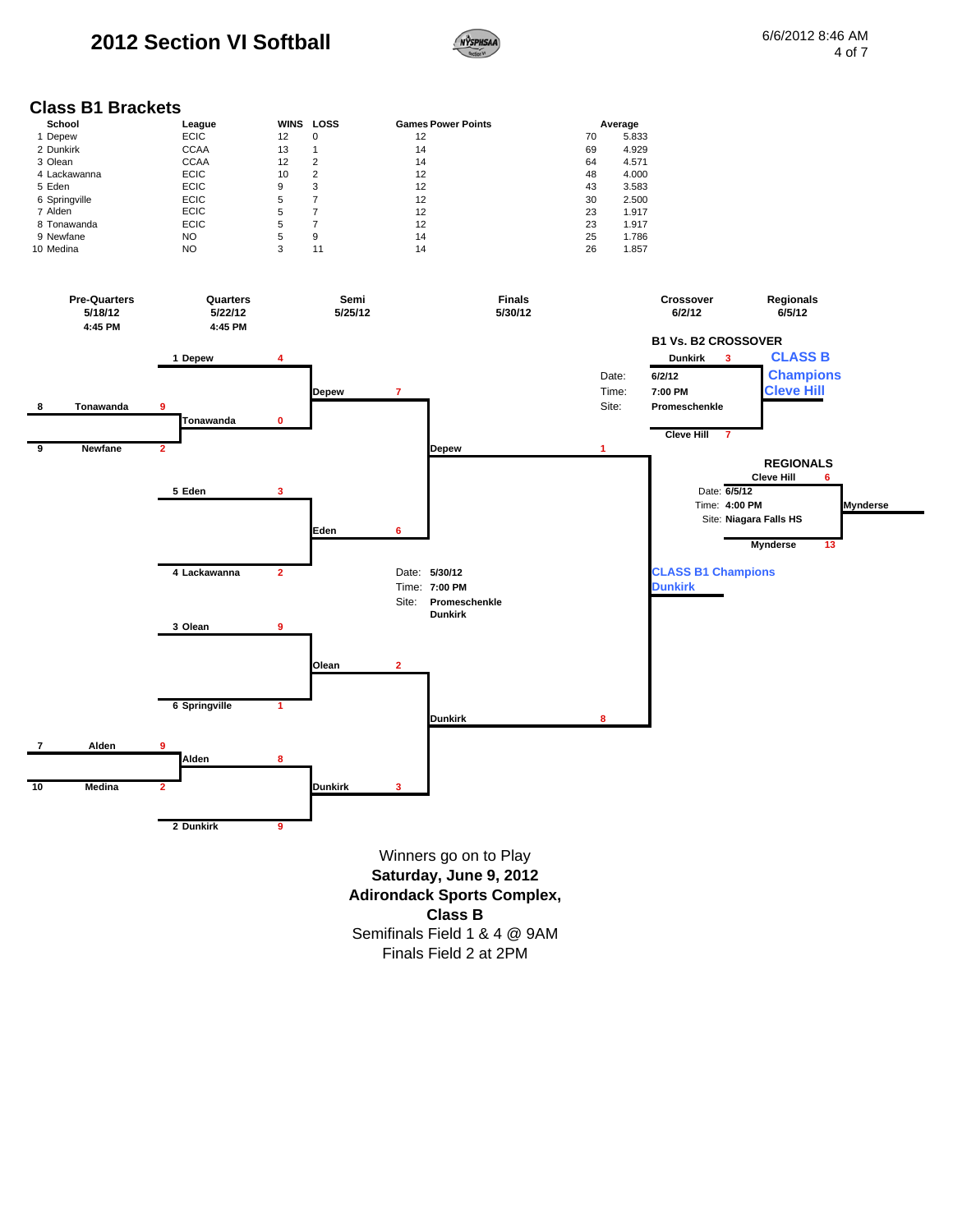

#### **Class B2 Brackets**

| School                    | League         |    | WINS LOSS | <b>Games Power Points</b> | Average |       |
|---------------------------|----------------|----|-----------|---------------------------|---------|-------|
| 1 Cleveland Hill          | <b>ECIC</b>    | 11 |           | 12                        | 53      | 4.417 |
| 2 City Honors             | <b>Buffalo</b> | 14 | 0         | 14                        | 58      | 4.143 |
| 3 Royalton-Hartland       | NO             | 11 | 3         | 14                        | 53      | 3.786 |
| 4 Falconer                | <b>CCAA</b>    | 9  | 5         | 14                        | 47      | 3.357 |
| 5 Wilson                  | NO.            | 9  | 5         | 14                        | 44      | 3.143 |
| 6 Akron                   | NO.            | 8  | 6         | 14                        | 40      | 2.857 |
| 7 Gowanda                 | <b>CCAA</b>    | 6  | 8         | 14                        | 30      | 2.143 |
| 8 Fredonia                | <b>CCAA</b>    | 5  | 9         | 14                        | 27      | 1.929 |
| 9 Allegany-Limestone      | <b>CCAA</b>    | 4  | 10        | 14                        | 22      | 1.571 |
| 10 JFK                    | <b>ECIC</b>    | 2  | 10        | 12                        | 8       | 0.667 |
| 11 Charter/ Applied Tech. | NO             |    | 13        | 14                        | 5       | 0.357 |
| 12 Southwestern           | <b>CCAA</b>    |    | 14        | 14                        |         | 0.000 |

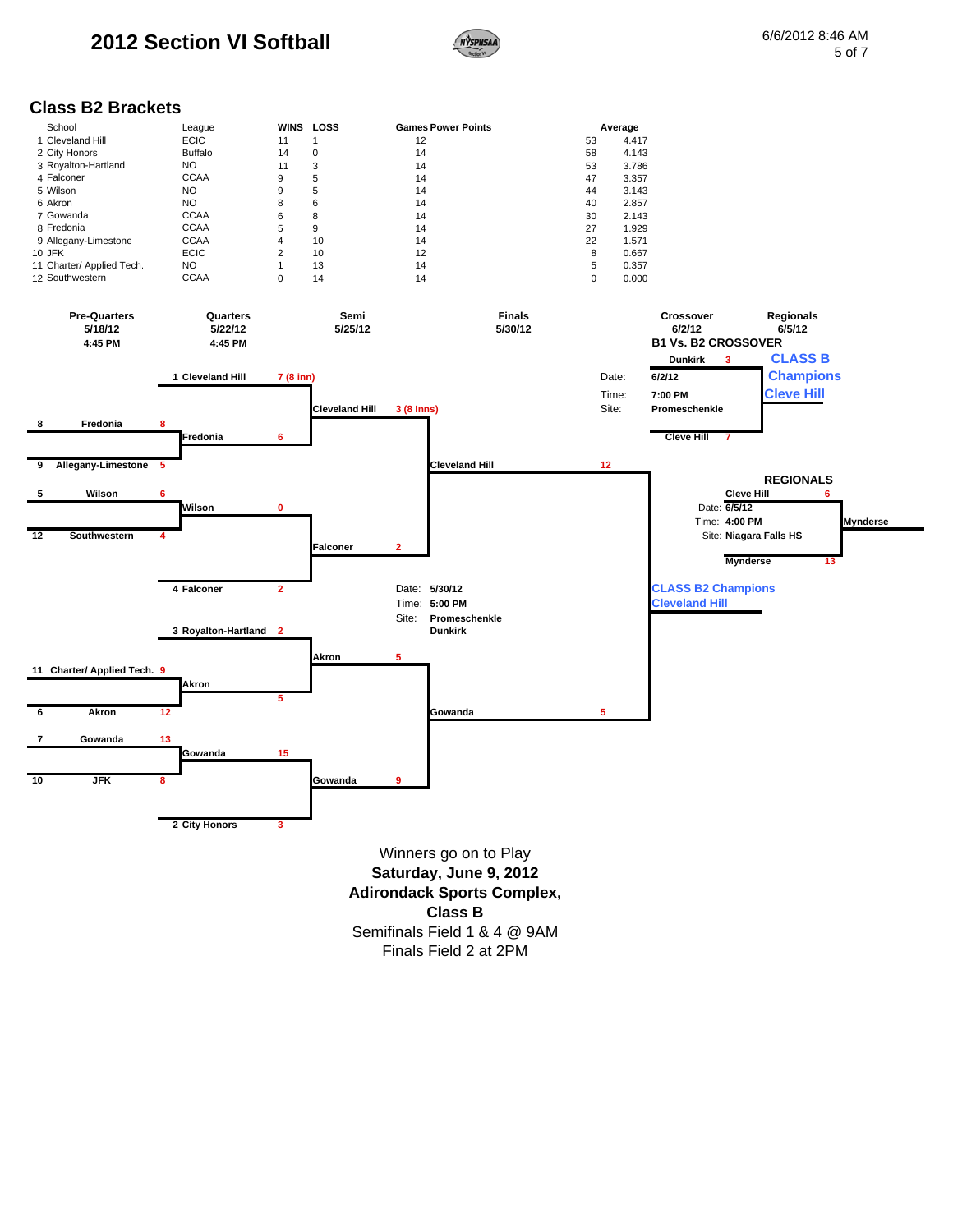

### **Class C Brackets**

| School               | League      | <b>WINS</b> | LOSS | <b>Games Power Points</b> |    | Average |
|----------------------|-------------|-------------|------|---------------------------|----|---------|
| 1 Frewsburg          | <b>CCAA</b> | 10          | 2    | 12                        | 50 | 4.167   |
| 2 Catt/Little Valley | <b>CCAA</b> | 9           | 3    | 12                        | 45 | 3.750   |
| 3 Portville          | <b>CCAA</b> | 9           | 3    | 12                        | 45 | 3.750   |
| 4 Maple Grove        | <b>CCAA</b> | 9           | 3    | 12                        | 41 | 3.417   |
| 5 Cassadaga Valley   | <b>CCAA</b> | 8           | 4    | 12                        | 40 | 3.333   |
| 6 Barker             | NO.         | 7           |      | 14                        | 42 | 3.000   |
| 7 Westfield          | <b>CCAA</b> | 7           | 5    | 12                        | 31 | 2.583   |
| 8 Chautauqua Lake    | <b>CCAA</b> | 7           | 5    | 12                        | 29 | 2.417   |
| 9 Franklinville      | <b>CCAA</b> | 5           |      | 12                        | 21 | 1.750   |
| 10 Randolph          | <b>CCAA</b> | 4           | 8    | 12                        | 20 | 1.667   |
| 11 Silver Creek      | <b>CCAA</b> |             | 11   | 12                        | 5  | 0.417   |
| 12 Salamanca         | <b>CCAA</b> |             | 11   | 12                        | 5  | 0.417   |
| 13 Holland           | <b>ECIC</b> | 0           | 10   | 10                        | 0  | 0.000   |



Finals Field 4 at 4:30PM